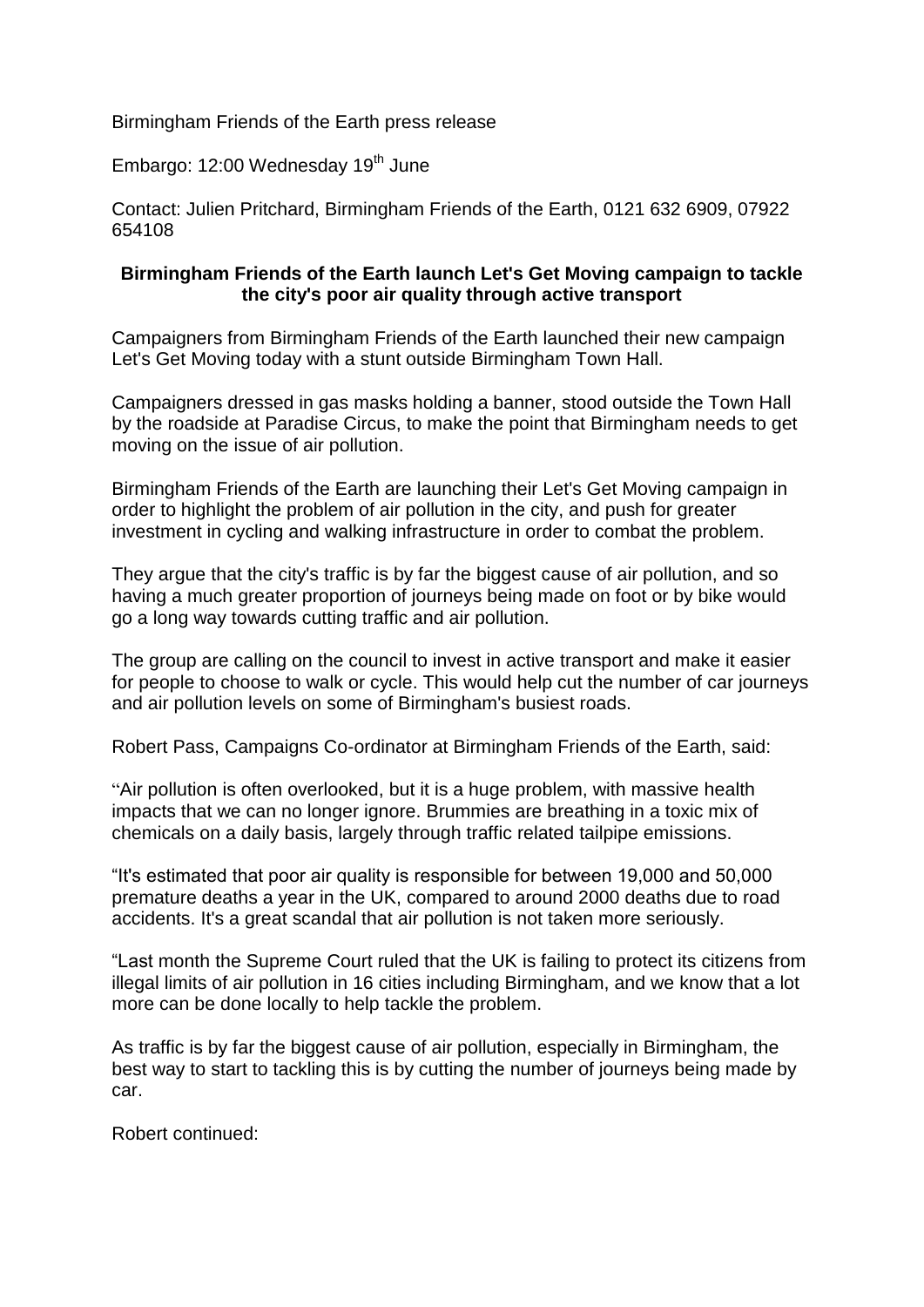"20% of car journeys are under 2 miles, so there is a real potential for those journeys to be made by bike. However in Birmingham it isn't easy to make that positive choice, as the city lacks enough cycling infrastructure to make cycling safe and enjoyable.

"We're calling on the council to be ambitious in its walking and cycling journey targets and find the investment to make this happen."

The group are planning several events as part of the campaign, to raise awareness of air pollution and promote cycling and walking. This includes Bike Trains into the city centre on 26<sup>th</sup> July. Contact Julien Pritchard for more information. [julien@birminghamfoe.org.uk](mailto:julien@birminghamfoe.org.uk)

## **FNDS**

## **Notes**

# **The Problem: Air Pollution**

- 1. Birmingham, the UK's "motor city", is widely regarded as the nation's second most polluted city, with the majority of air pollution resulting from transport.
- 2. Air pollution is estimated to cause between 19,000 and 50,000 early deaths each year across the U[K](#page-2-0) $123$ [.](#page-2-1)
- <span id="page-1-2"></span><span id="page-1-1"></span><span id="page-1-0"></span>3. In comparison, approximately 2,000 deaths are caused each year by road accidents. The most dangerous thing about our roads is not the vehicles th[e](#page-2-2)mselves, but the emissions they produce<sup>4</sup>.
- <span id="page-1-3"></span>4. The Supreme Court ruled in May that air pollution in Birmingham, amongst 15 other UK cities, is at illegal levels and will likely remain so into the next decade.
- 5. Not only is Birmingham destined to fail to comply with the EU's 2015 air pollution limits, but the UK government didn't apply for an extension because on current predictions it would still fail to comply with extra time<sup>5</sup>[.](#page-2-3)
- <span id="page-1-5"></span><span id="page-1-4"></span>6. DEFRA estimates that approximately 122,400 people in Birmingham are exposed to annual average air pollution levels above the legal limit<sup>®</sup>[.](#page-3-0)
- 7. The cost to Birmingham of the health impacts of air pollution is estimated to be £182 million a year.
- <span id="page-1-6"></span>8. Birmingham City Council itself says that particulate matter (PM10) can cause respiratory and cardiovascular health problems and increased mortality<sup>z</sup>[.](#page-3-1)
- <span id="page-1-7"></span>9. Birmingham CIty Council monitors air pollution at only six sites around the entire city (having recently shut down two monitoring stations), with some of these consistently finding levels of pollution in breach of national regulations. Furthermore, the stations that remain have been frequently moved, making analy[s](#page-3-2)is of trends difficult, and few are placed in strategic locations<sup>®</sup>.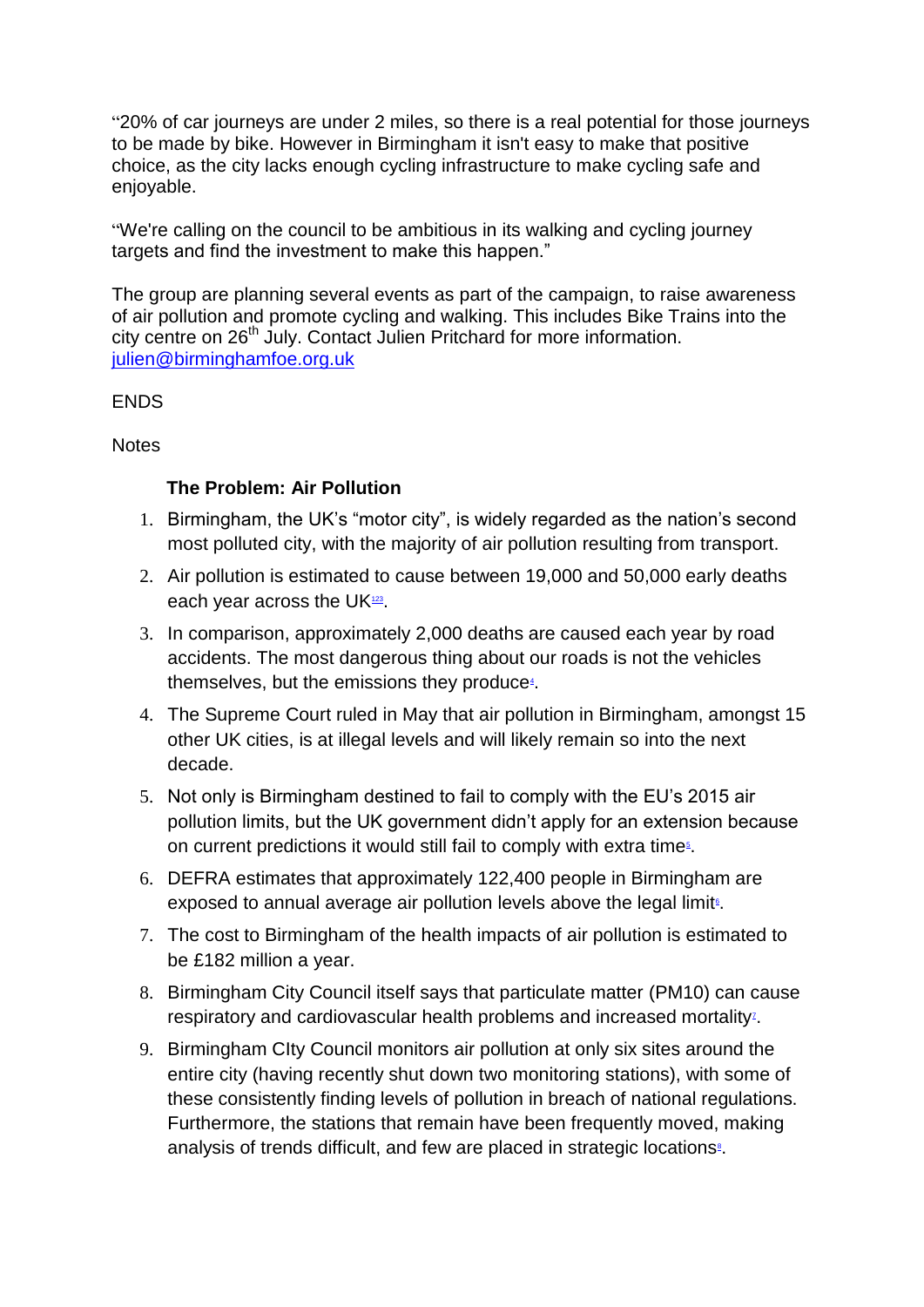- 10. From the data we *do* have, we know that the Tyburn and Tyburn Roadside monitoring stations have reported breaches of maximum legal hourly limits, as well as Tyburn Roadside breaching the maximum legal annual average limit in [2](#page-3-3)012<sup>9</sup>.
- <span id="page-2-5"></span><span id="page-2-4"></span>11. The World Health Organisation has said that even these legal limits are too [h](#page-3-4)igh for people's health<sup>10</sup>.
- 12. Whilst many are rightly concerned with the Carbon Dioxide emitted by fossilfuel transport, it also emits particulates and many other other chemicals that are immediately harmful to people's health.

# **The Solution: Active Transport**

- 13. Birmingham has historically made some poor transport decisions, for example removing our extensive tram network and building a motorway directly into the city centre.
- 14. To reduce air pollution in Birmingham, we need a modal shift away from cars toward active transport (walking, cycling etc).
- <span id="page-2-6"></span>15. 20% of car journeys are under two miles, showing there is enormous potential for more journeys to be made by walkin[g](#page-3-5) or cycling<sup>11</sup>.
- <span id="page-2-7"></span>16. The Campaign for Better Transport ranked Birmingham as the second-least pedestrian & cycling friendly city in the U[K](#page-3-6) $2$ .
- 17. Whilst London invests around £18 per person in cycling each year, Birmingham only invests about £2.
- 18. Birmingham City Council recently drew up a plan for almost £23 million worth of investment in the city's cycling infrastructure, which is currently unlikely to be implemented without central [g](#page-3-7)overnment funding<sup>13</sup>.
- <span id="page-2-9"></span><span id="page-2-8"></span>19. Birmingham's Cycling Strategy document lacks targets for the number of journ[e](#page-3-8)ys made by bicycle<sup>14</sup>.

<span id="page-2-0"></span>[1](#page-1-0) UK Government Environmental Audit Committee (2010), *Fifth Report*

[2](#page-1-1) Committee on the Medical Effects of Air Pollutants (2010), *The Mortality Effects of Long-Term Exposure to Particulate Air Pollution in the United Kingdom*

<span id="page-2-1"></span>[3](#page-1-2) Massachusetts Institute of Technology (2012), *Public Health Impact of Combustion Emissions in the United Kingdom*

<span id="page-2-2"></span>[4](#page-1-3) The Guardian (2012), *Air pollution prematurely killing 13,000 people a year in Britain, says MIT*

<span id="page-2-3"></span>[5](#page-1-4) European Commission (2012), *Commission Decision on the notification by the United Kingdom of Great Britain and Northern Ireland of a postponement of the deadline for attaining the limit values for NO2 in 24 air quality zones*